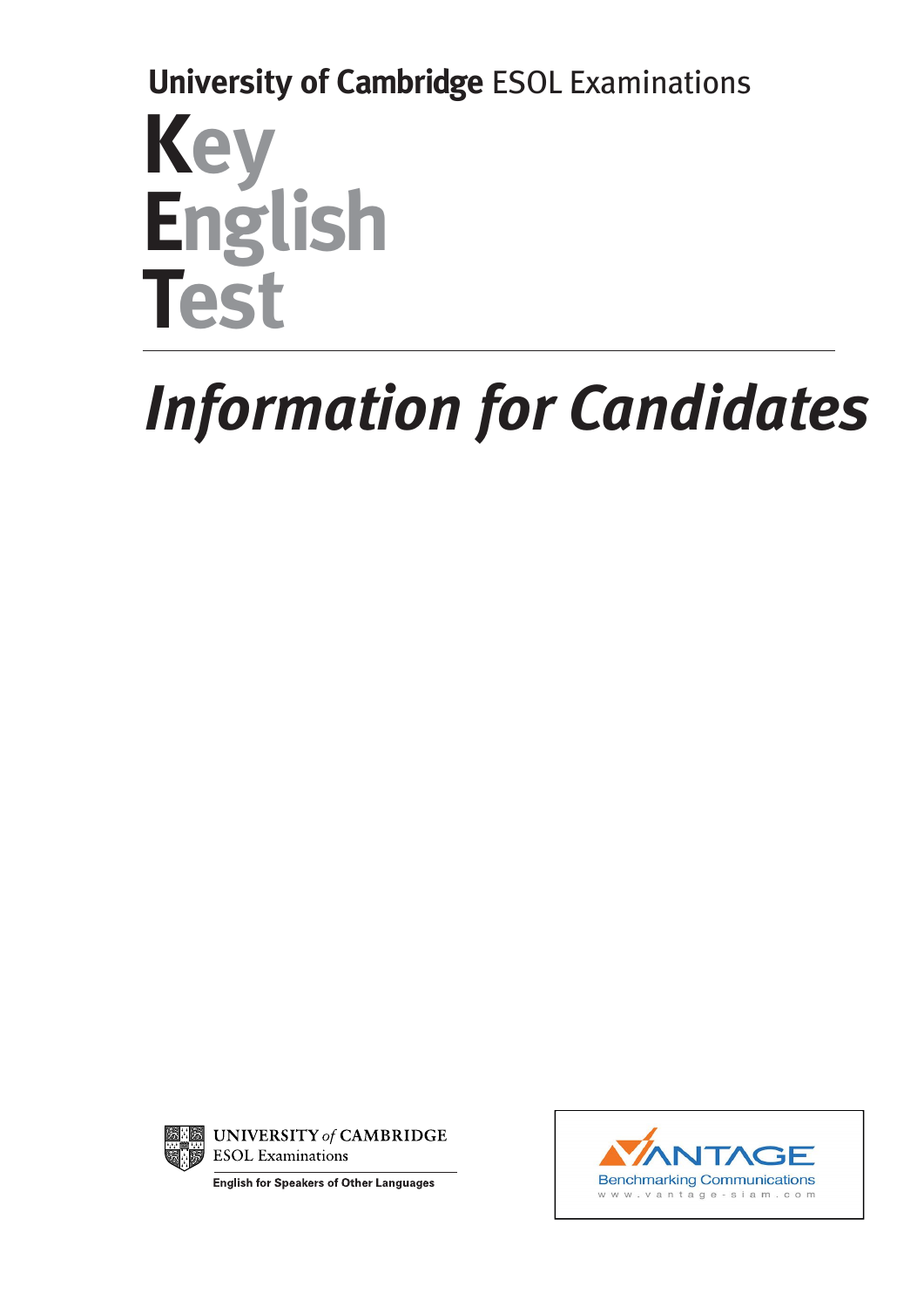## **Information for candidates – KET**

## **Why take the Key English Test (KET)?**

Do you have basic English skills? Can you understand simple texts? Can you communicate in familiar situations? Can you understand short notices and simple spoken directions? If so, then the Key English Test (KET) from Cambridge ESOL is the exam for you.

KET is the first-level Cambridge ESOL exam, at Level A2 of the Council of Europe's Common European Framework of Reference for Languages. KET shows that you can cope with everyday written and spoken communications at a basic level. KET is an excellent first step, helping you to build your confidence in English and measure your progress.

KET uses language from real life situations and covers the four language skills – reading, writing, listening and speaking. It provides an assessment of practical skills, and will help you to learn the English you will need for travelling, as well as in study and work situations.

From 2007, KET will be available in two formats. You will still be able to take the paper and pencil test, but you will be able to choose a computer-based version called CB-KET instead. Please contact your nearest local centre for details.

## **Why take a Cambridge ESOL exam?**

Develop effective communication skills

• The Cambridge ESOL examinations cover all four language skills – listening, speaking, reading and writing. They include a range of tasks which assess your ability to use English, so that you develop the full range of skills you need to communicate effectively in a variety of contexts.

Quality you can trust

• We do extensive research and trialling to make sure that you get the fairest, most accurate assessment of your ability and that our exams are most relevant to the range of uses for which you need English.

Worldwide recognition

• Universities and employers all over the world recognise Cambridge ESOL exams, so a Cambridge ESOL examination is a valuable qualification.

University of Cambridge ESOL Examinations (Cambridge ESOL) offers the world's leading range of qualifications for learners and teachers of English. Around 1.75 million people in 135 countries take Cambridge ESOL exams each year.

## **What does KET involve?**

This booklet is a brief introduction to KET. We show examples from each part of the test, but in some cases we do not show the full text or all the questions. If you would like to see a full sample paper for KET, you can download one from our website at:

#### **www.CambridgeESOL.org**

The table below shows the different parts of KET and how long each paper takes. In KET, Reading and Writing are combined on one question paper.

| Name of paper                  | Content                                                          | Time allowed                                                           | Marks (% of total) |
|--------------------------------|------------------------------------------------------------------|------------------------------------------------------------------------|--------------------|
| Paper 1<br>Reading and Writing | 9 parts/56 questions<br>Reading: Parts 1-5<br>Writing: Parts 6-9 | 1 hour 10 minutes                                                      | 50%                |
| Paper 2<br>Listening           | 5 parts/25 questions                                             | 30 minutes (including)<br>8 minutes' transfer time)                    | 25%                |
| Paper 3<br>Speaking            | 2 parts                                                          | 8-10 minutes per pair of<br>candidates<br>$(2:2$ format <sup>*</sup> ) | 25%                |

\* 2 examiners, 2 candidates (2:3 format is used for the last group in a session where necessary)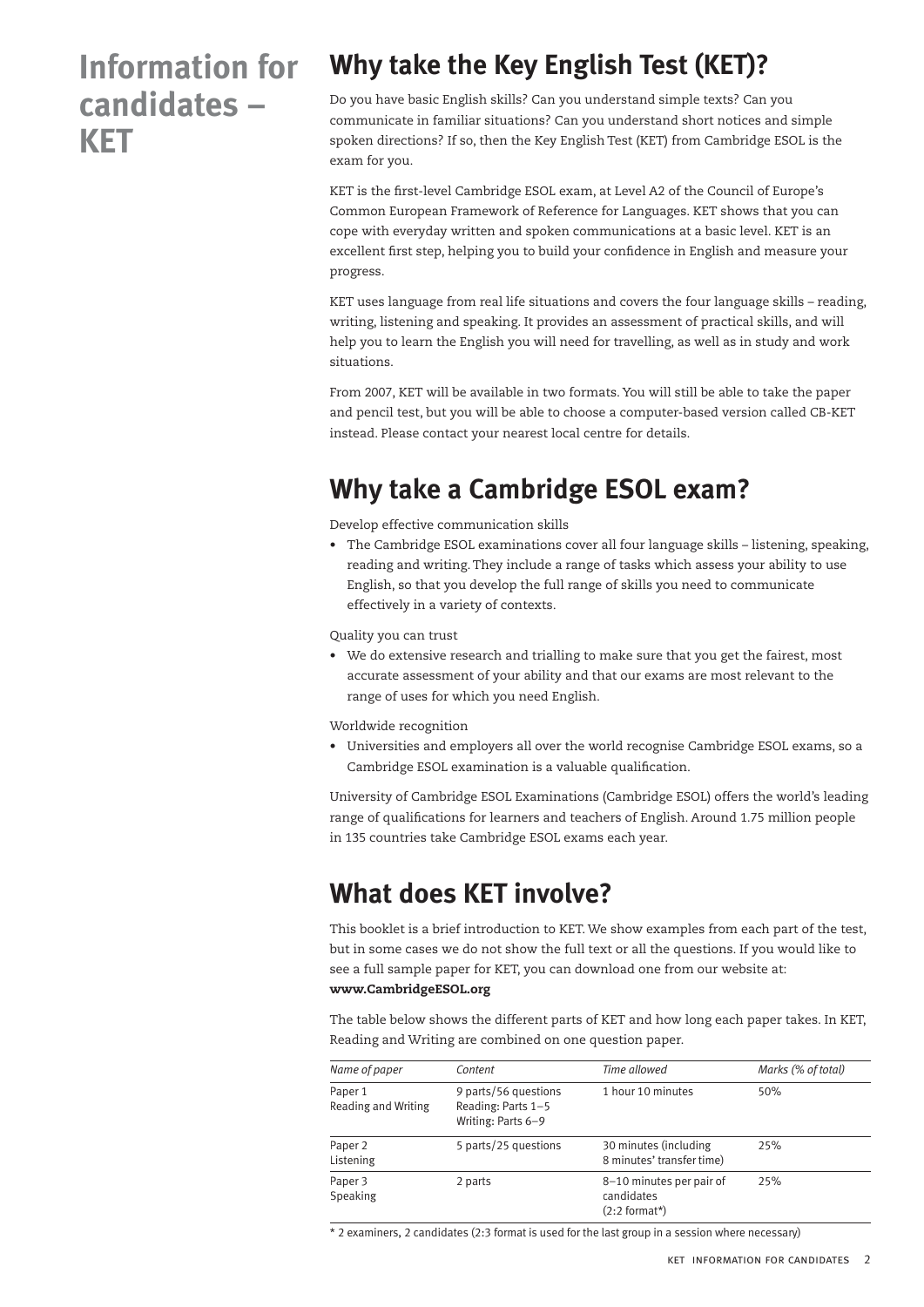#### ■ **Paper 1 Reading and Writing**

#### Time: 1 hour 10 minutes

Paper 1 Reading and Writing consists of nine parts and 56 questions. It is worth 50% of the total marks for the exam.

#### *Part 1 (Questions 1–5)*

In this part you have to understand the main message of a sign, notice or other very short text. These texts are usually the kind of text you can find on roads, in railway stations, airports, shops, restaurants, offices, schools, etc. There are also five sentences and you have to match each sentence to one of the texts.

In the example below you have eight signs (labelled A–H) and five sentences which explain what the signs mean. You have to match each sentence to the right sign.



#### Part 2 (Questions 6–10)

This part is a test of vocabulary. You have five sentences and there is a missing word in each one. There are three possible answers and you have to choose the best word to fill each gap.

The example below is part of a simple story about Adrian and Martin who are going camping. Read the sentences and decide which answer (A, B or C) is the correct one. In comping, read the sentences and accrde which answer (1, 2)<br>the exam, there are two more questions like the ones below. Read the sentences and here are two more questi

| 6 |              | They $\dots \dots \dots$ to go camping for their holiday. |           |
|---|--------------|-----------------------------------------------------------|-----------|
|   | decided<br>A | в<br>thought                                              | C felt    |
| 7 |              | They wanted to somewhere near the sea.                    |           |
|   | stand<br>A   | в<br>put                                                  | С<br>stav |
| 8 |              | $It$ three hours to drive to the camp-site.               |           |
|   | had<br>А     | took<br>в                                                 | с<br>got  |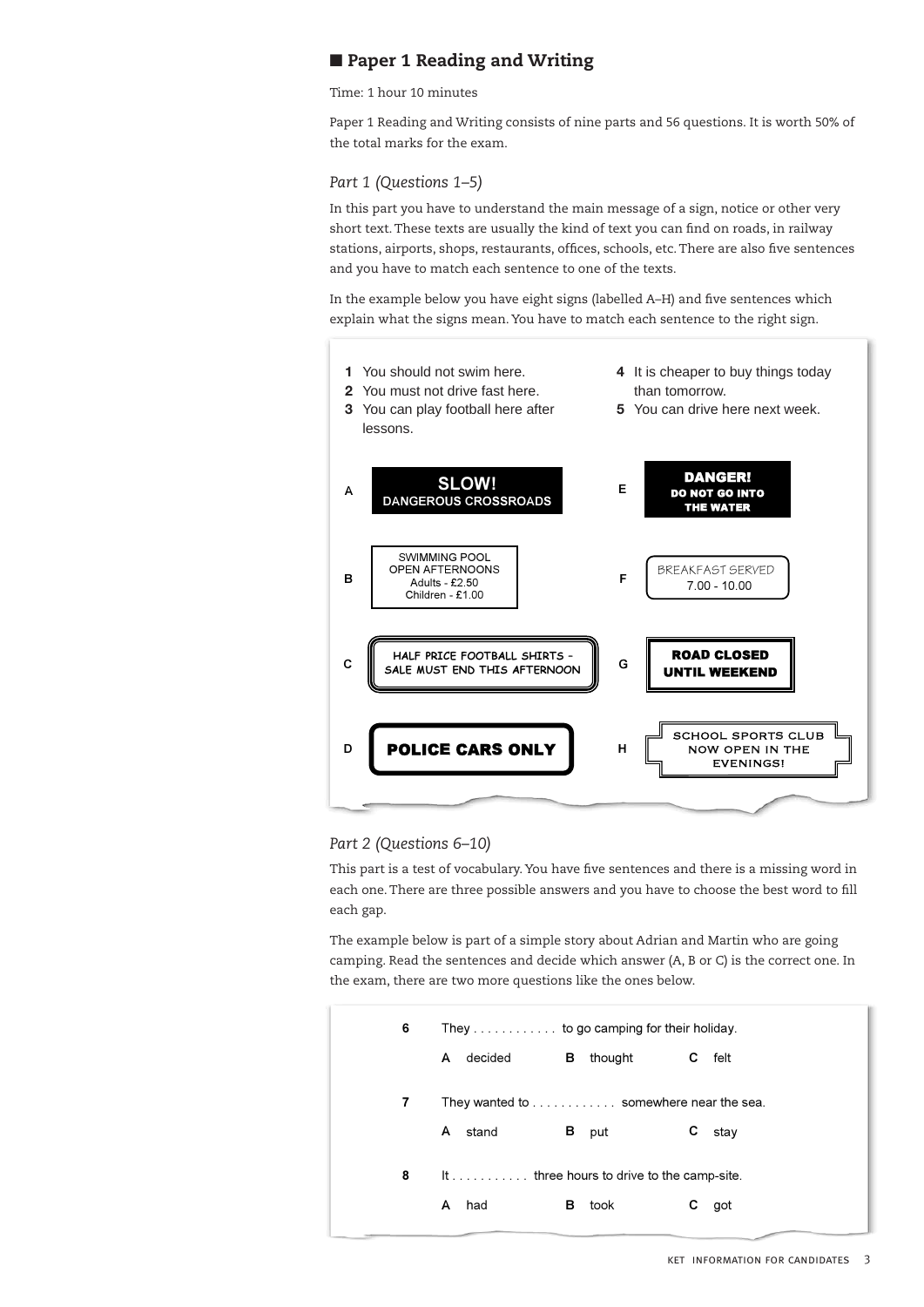#### *Part 3 (Questions 11–15 and 16–20)*

In this part we test how well you understand and can use the language you need for everyday life. The first five questions are short conversations. The question is what the first person says and you then have three possible responses. To find the right answer, you have to think what the second person usually says in this situation.

In the example below, there are three typical questions (11–13). For each question, you have to choose the correct answer (A, B or C). In the exam, there are two more questions like this.

| 11      | I'm sorry we don't have your size.         | A<br>в<br>C | What a pity!<br>I hope so.<br>I'll take it.                                  |
|---------|--------------------------------------------|-------------|------------------------------------------------------------------------------|
| $12 \,$ | How long are you going to stay in Bangkok? | A<br>в<br>C | For another three weeks.<br>For the last three weeks.<br>It took three weeks |
| 13      | See you tomorrow.                          | A<br>в<br>C | That's all right.<br>I can't see.<br>Don't be late.                          |

The second five questions are part of a longer conversation which has missing sentences. The conversation may take place in a shop, a hotel, a restaurant, etc. or in various work, social or study situations.

In the conversation below Anita is talking to Kim, and you have to decide what Anita says in each case (16–18). You have a list of eight possible sentences (A–H) which you can use to complete the conversation. You have to choose one sentence for each space, so you don't need all of the sentences.

| Kim:   | What are you going to do at the<br>weekend, Anita?                   | A | Me, too. I need some books for<br>school and a pair of shoes. |
|--------|----------------------------------------------------------------------|---|---------------------------------------------------------------|
| Anita: | н                                                                    | в | Yes, I have to work on Saturday.                              |
| Kim:   | Well, I'm going to go to London.<br>Would you like to come as well?  | C | I'd love to. I suppose you want<br>to go on Saturday?         |
| Anita: | $16 \quad \text{or} \quad$                                           | D | Fine. Do we need to book                                      |
| Kim:   | Yes. I must study on Sunday.<br>Great! It'll be good to go together. | Е | tickets?<br>I have some money for a new                       |
| Anita: | 17                                                                   |   | jacket.                                                       |
| Kim:   | First, I'd like to go shopping.                                      | F | What do you want to do there?                                 |
| Anita: | 18                                                                   | G | Yes, I'd like to go to a cinema<br>afterwards.                |
|        |                                                                      | н | I don't know                                                  |
|        |                                                                      |   |                                                               |

#### *Part 4 (Questions 21–27)*

This part consists of a longer text (about 230 words) and seven questions. These may be multiple-choice questions with three possible answers (A, B or C) or you may have seven statements and you have to decide if each statement is A – Right, B – Wrong or C – Doesn't say.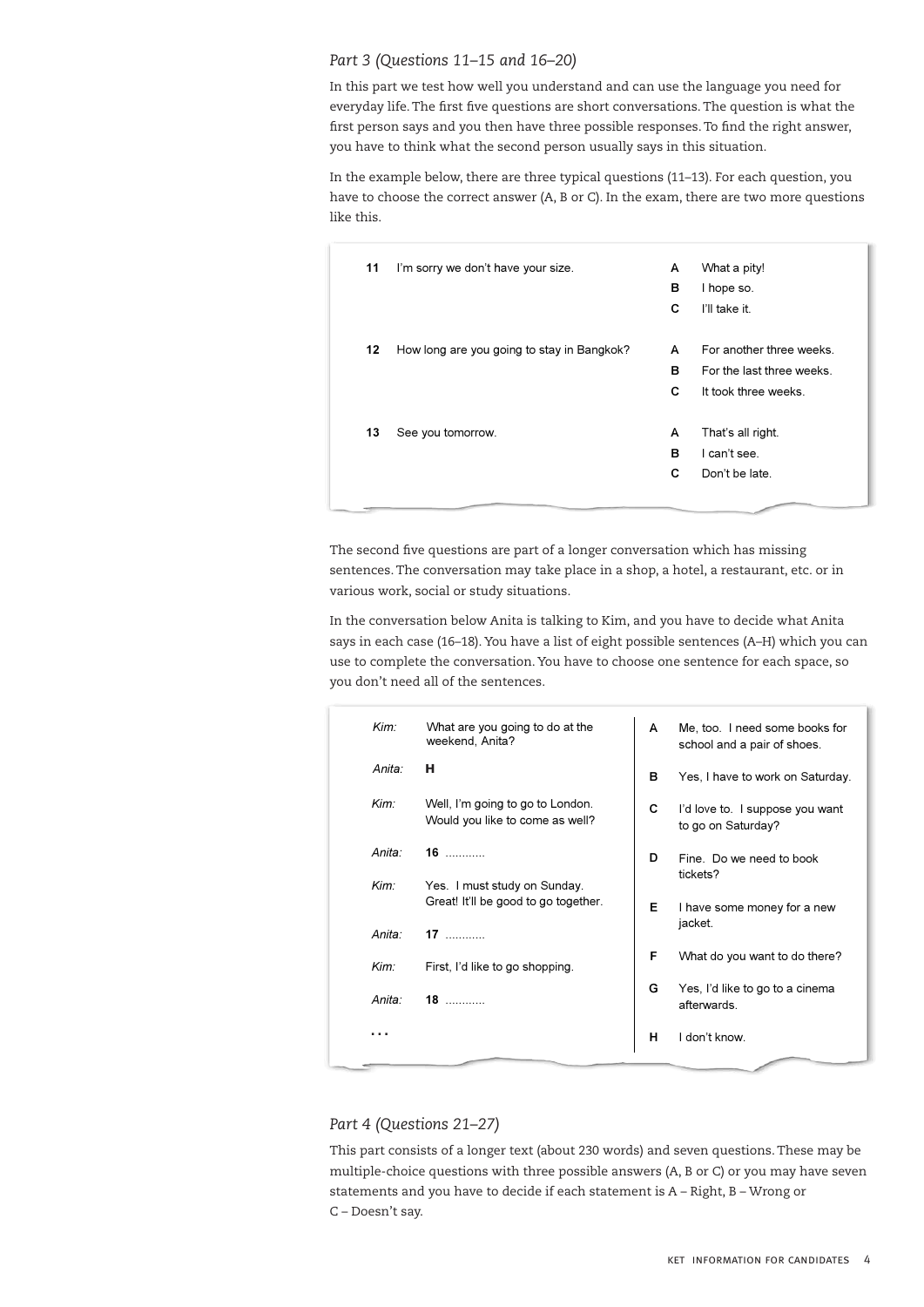In the example below, you have to read the article about a young man and woman who lost a ring. For each of the statements (21–23), you have to decide if it is Right (A), Wrong (B) or if you can't find the information in the text, you should choose C (Doesn't say). In the exam, there are four more questions like the ones below.

### THE RING AND THE FISH Thomas and Inger, who live in Sweden, are the happiest couple in the world. Two years ago, they were on a boat a few kilometres from the beach. Thomas asked Inger to marry him and he gave her a gold ring. He wanted to put the ring on Inger's finger, but he dropped it and it fell into the sea. They were sure the ring was lost for ever. That is, until last week, when Mr Carlsson visited them. He has a fish shop and he found the ring in a large fish which he was cutting up for one of his customers. The fish thought the ring was something to eat! Mr Carlsson knew that the ring belonged to Thomas and Inger because inside the ring there were some words. They were, 'To Inger, All my love, Thomas'. And so Mr Carlsson gave the ring back to them. Inger now has two rings. When they lost the first one, Thomas bought Inger another one. But they think the one the fish ate is the best one.

#### **21** Thomas asked Inger to marry him when they were on a boat. **A** Right **B** Wrong **C** Doesn't say

- **22** Thomas put the gold ring on Inger's finger.
	- **A** Right **B** Wrong **C** Doesn't say
- **23** They returned from their boat trip without the ring. **A** Right **B** Wrong **C** Doesn't say

#### *Part 5 (Questions 28–35)*

In this part you have to show that you understand and can use English grammar correctly. There is a text for you to read, but some of the words are missing. These can be verb forms, prepositions, conjunctions, pronouns, etc. For each missing word, there are three possible answers and you have to choose the right one.

The example below is an article about a woman called Jahan Begum. On the next page you can find the first three sets of answers (28–30). You have to choose the best word (A, B or C) for each space. In the exam, there are five more sets of answers like the ones on the next page.

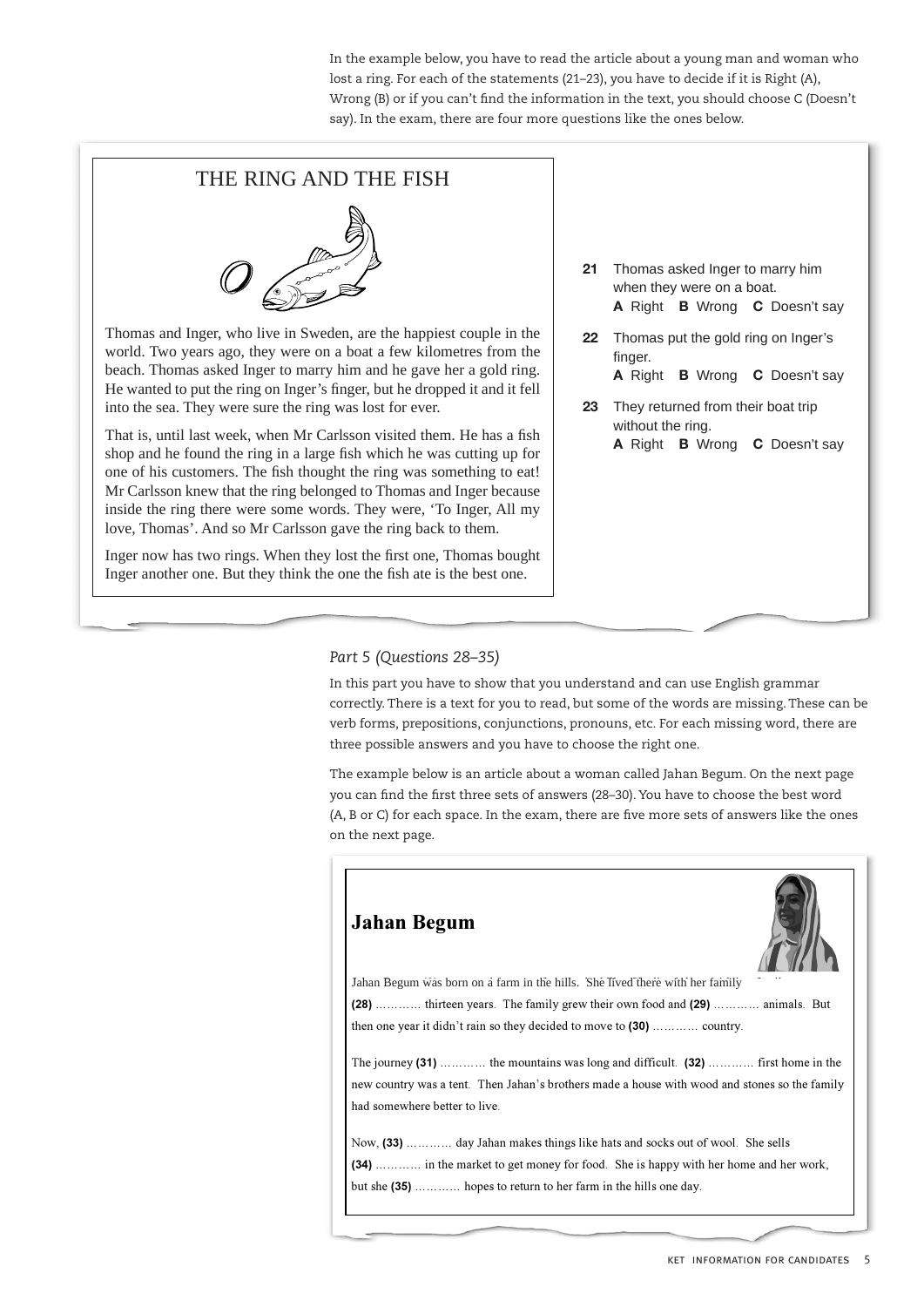|      | 28 A for |      | в | after   | C | since |
|------|----------|------|---|---------|---|-------|
| 29 A |          | keep | в | keeping | C | kept  |
| 30 A |          | any  | в | another | C | that  |
|      |          |      |   |         |   |       |

#### *Part 6 (Questions 36–40)*

The focus of Parts 6–9 of Paper 1 is on writing.

This part is about vocabulary. You have to find the right word for something and spell it correctly. All five words will be from the same topic, for example, jobs, food, things you can find in a house, etc. For each word you have to find, there is a definition in simple English and we give you the first letter of the word to help you.

In the example below, there are some descriptions of people's jobs (36–38) and you have to find the correct word to describe each job. After each sentence, we give you the first letter of each word you have to find. We also show you how long the word is by giving you a dash (\_) for each of the remaining letters in the word. In the exam there are two more questions like the ones below.

| 36 | I show customers the menu and bring them their food. | w |
|----|------------------------------------------------------|---|
| 37 | People come to my shop to buy medicine.              | c |
| 38 | I will repair your car for you.                      | m |

#### *Part 7 (Questions 41–50)*

This part tests grammar and vocabulary. You have to read a short text which may be a note, and a reply to that note. It may also be a single letter. In the text there are some missing words and you have to find the right word to fill each space. You must spell the words correctly.

In the example below, Peter is on holiday and has written a postcard to his friend, Jane. Read the postcard and try to find the missing words for the spaces (41–50). In the exam, you write your answers on the answer sheet.

|       | I'm sitting on the beach at the moment. Soon, I'm (41)  to have a swim.         |
|-------|---------------------------------------------------------------------------------|
|       | arrived here three days (42)  with my family. We (43)  be on holiday            |
|       | together here for two weeks. It (44)  a beautiful place. The beach is very near |
|       | (45)  hotel. The sea isn't cold and (46)  are many interesting places to        |
|       | visit. Yesterday we walked (47)  a village in the mountains. I took lots        |
|       | (48)  photographs. It's (49)  pity that you didn't come (50)  us.               |
| Love  |                                                                                 |
| Peter |                                                                                 |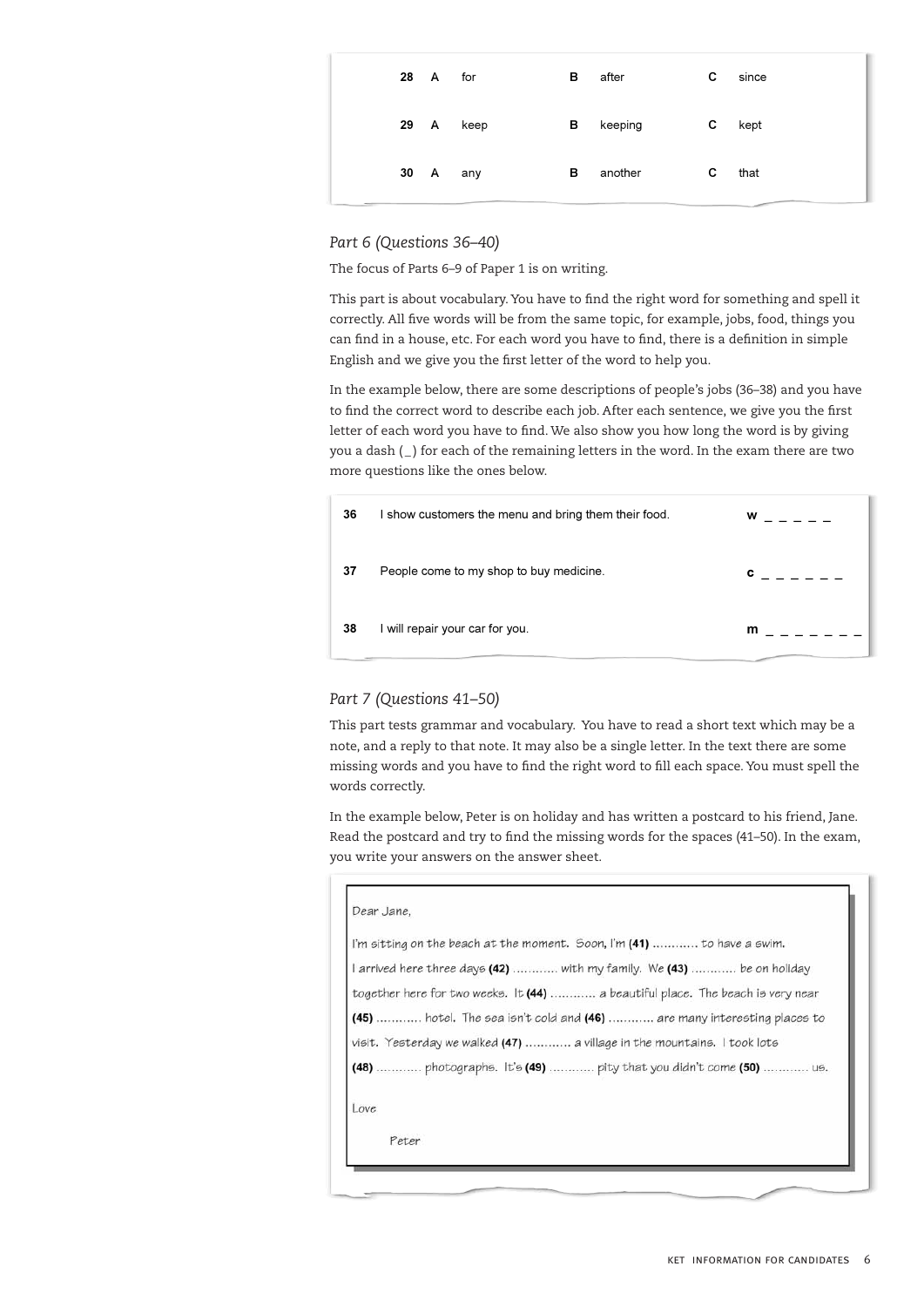#### *Part 8 (Questions 51–55)*

In this part we test both reading and writing. You have to read one or two short texts (note, e-mail, advertisement, etc.) and use the information to fill in a form, notice, diary entry or other similar document.

The example below is about school books. You have to read the information from the bookshop and the note from Jenny and decide which book she wants to order. Then you have to complete the order form for her (questions 51–55).

| Books you'll need this year: |            | 14 Park Road                                      |
|------------------------------|------------|---------------------------------------------------|
| Europe, 1815 - 1875          |            | <b>Ilford</b>                                     |
| by T Hudson                  | £7.99 each | 11 February                                       |
| Geography of India           |            | Jack.                                             |
| by Grant Robinson            |            | I'll give you £4 for your old school geography    |
|                              |            | book. When you're at the bookshop tomorrow,       |
| Order from:                  |            | can you order the history book I need?            |
| Queen's Bookshop             |            |                                                   |
| 22 Green Street              |            | Thanks.<br>Jenny Doyle                            |
| <b>Barking</b>               |            |                                                   |
| Customer:                    |            | <b>QUEEN'S BOOKSHOP ORDER FORM</b><br>Jenny Doyle |
| Address <sup>-</sup>         |            | 51                                                |
|                              |            |                                                   |
| Name of book:                |            | 52                                                |
|                              |            |                                                   |
| Writer <sup>.</sup>          |            | 53                                                |
|                              |            |                                                   |
| Price:                       |            | 54                                                |
| Date of order:               |            | 55                                                |

#### *Part 9 (Question 56)*

For the last part of Paper 1 you have to write a short message (25–35 words). This could be a note or a postcard to a friend. The instructions tell you who you are writing to and what type of message to write. There are also some bullet points which tell you the information you have to include in your message.

In the example below you have to write a note to a friend about your new house. Remember to include the information in the two bullet points in your answer.

| Part 9<br>Question 56                                                              |  |
|------------------------------------------------------------------------------------|--|
| You now live in a new house. Write a note to a friend about the house.             |  |
| Say:                                                                               |  |
| where your house is<br>$\bullet$<br>which room you like best and why.<br>$\bullet$ |  |
| Write 25-35 words.<br>Write the note on your answer sheet.                         |  |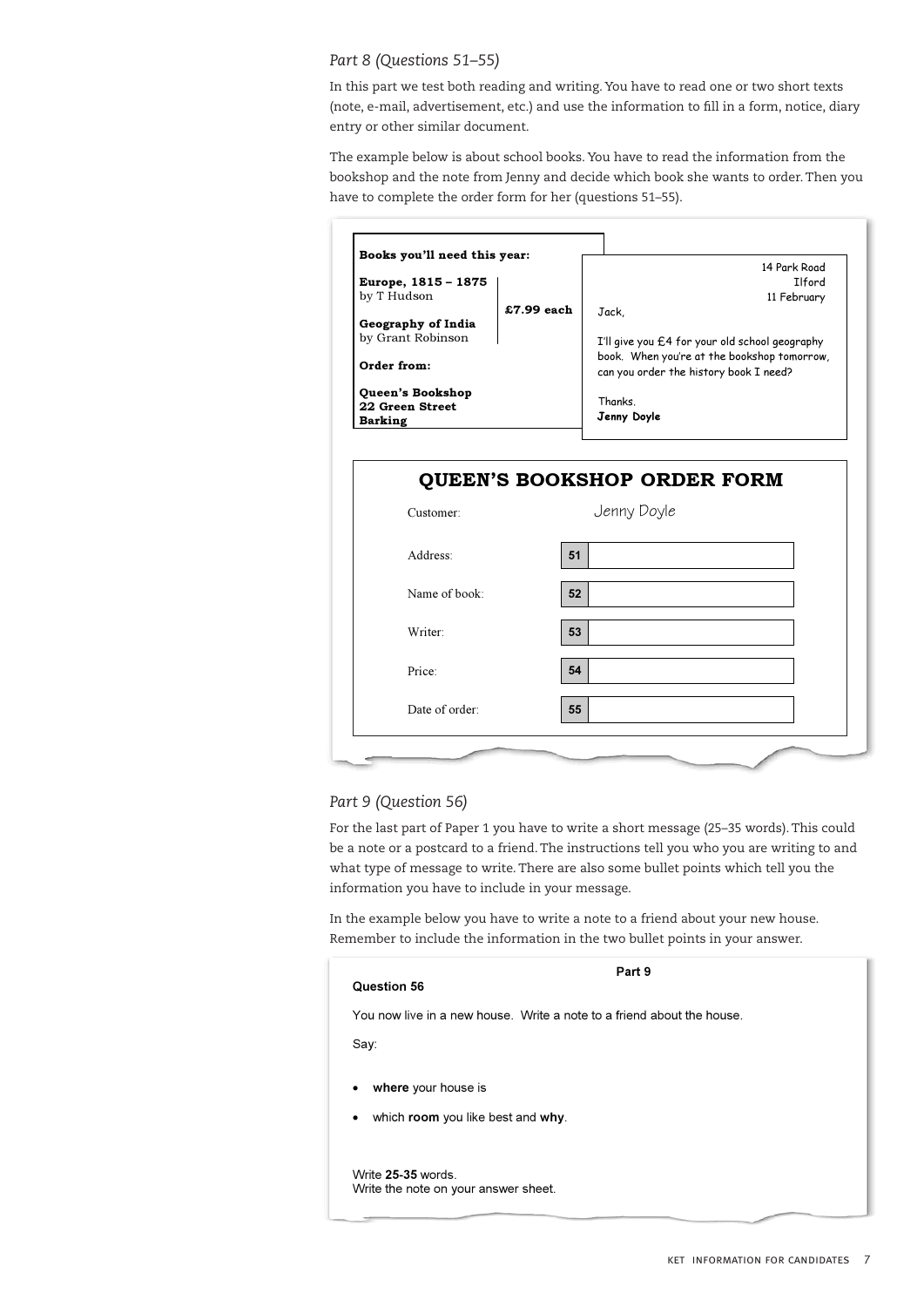#### ■ **Paper 2 Listening**

Time: approx. 30 minutes including 8 minutes' transfer time

In the Listening paper there are five parts and 25 questions. The types of exercise you will have to do are: multiple-choice, gap-filling and matching. The texts you will hear are monologues and dialogues, including interviews, discussions, telephone conversations and messages. You will hear each conversation twice. The Listening paper is worth 25% of the total marks.

#### *Part 1 (Questions 1–5)*

In this part you will hear five separate short conversations. The conversations are either between friends or relatives, or between a member of the public and a shop assistant, booking office clerk, etc. You have to listen for information like prices, numbers, times, dates, locations, directions, shapes, sizes, weather, descriptions of people and current actions. For each question there are three possible answers which are pictures or drawings.

Below you can see two questions from an exam paper. You have to read the question, listen to the recording and choose the right answer (A, B or C). In the exam, there are three more questions like the ones below.



*Part 2 (Questions 6–10)*

In this part you will hear a longer conversation and you have to identify simple factual information. The conversation is between two people who are talking about things such as daily life, travel, work or free time. You have to listen to the conversation and match the words on two lists to each other. For example, you may have a list of names and a list of food. When you listen to the recording you will hear what food each person likes to eat.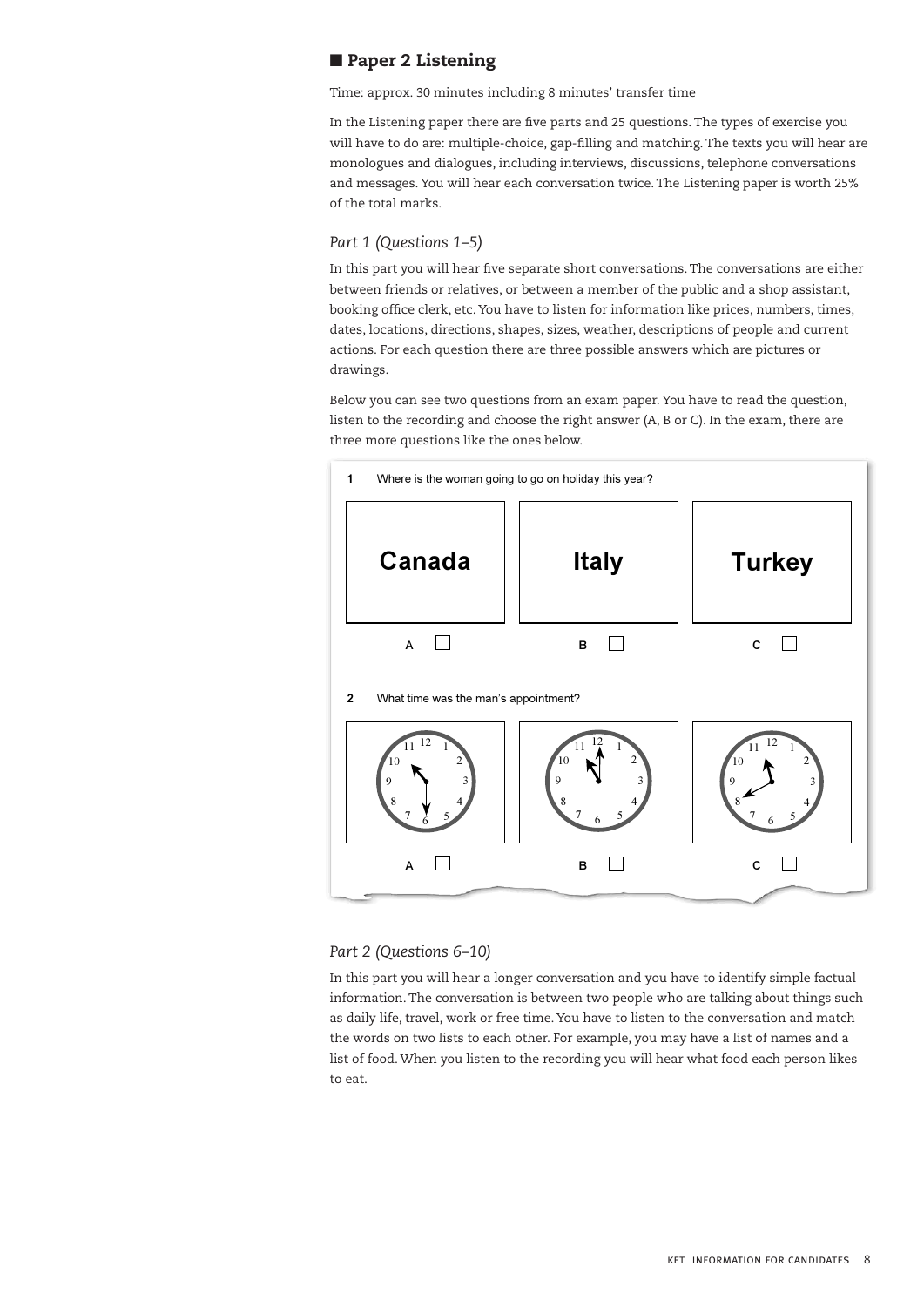In the example below, Tom is talking to a friend about a sports afternoon. You have to listen to the recording and write down which sport each person did. There is a list of people (6–10) and a list of different sports (A–H). You have to write the correct letter next to each person. You have to choose one sport for each person so you won't need to use all the sports.



#### *Part 3 (Questions 11–15)*

In this part of the Listening test you will hear an informal conversation between two people. You have to listen for factual information to answer the questions. There are five questions and each question has three possible answers.

In the example below, Jenny is talking to Mark about buying a computer game. You have to listen to the recording and choose the correct answer (A, B or C) for each question (11–13). In the exam, there are two more questions like the ones below.

| 11 | The game is not good for people under | A<br>в<br>C | eight.<br>ten.<br>twelve.                                  |
|----|---------------------------------------|-------------|------------------------------------------------------------|
| 12 | Black's PC shop is in                 | A<br>в<br>C | Cambridge.<br>London.<br>Peterstown.                       |
| 13 | The address of the shop is            | A<br>в<br>C | 29 Hunter Road.<br>29 Walker Street.<br>29 Marsden Street. |

#### *Part 4 (Questions 16–20)*

In this part of the Listening test, you have to listen to a dialogue and write down some information. The dialogue takes place in an informal or neutral context, for example a shop or an office. After you listen to the recording, you have to complete a memo, message or notes on the question paper with the information you have heard. This may be numbers, dates, prices, spellings and words.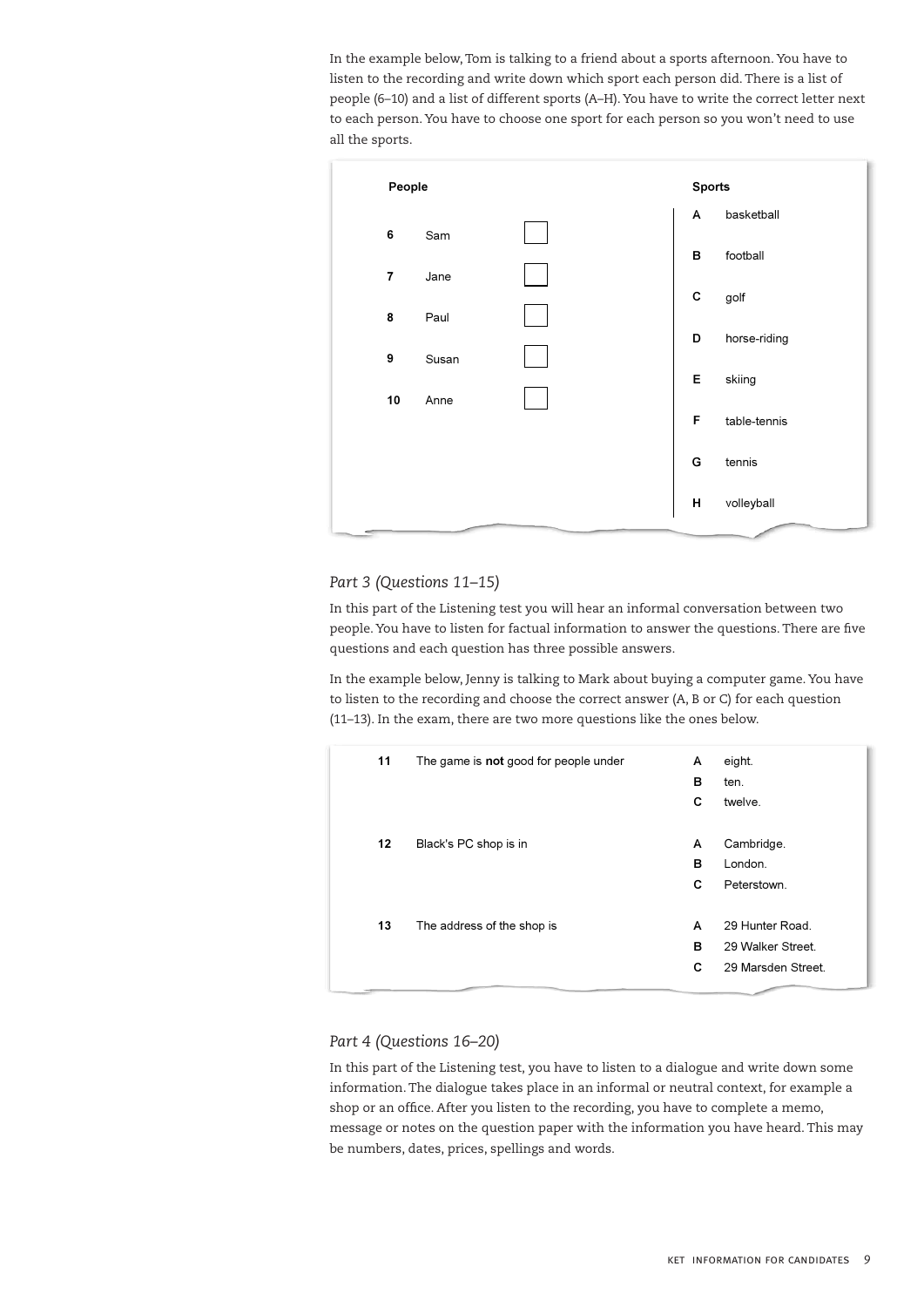In the example below, the recording is of a man asking for information about a train. You have to write down the missing information for questions 16–20. For each question, you have to write one or two words or numbers.

| To:                       | Newcastle           |
|---------------------------|---------------------|
| Day of journey:           | 16                  |
| Train leaves at:          | 17                  |
| Return ticket costs:      | $\mathcal{L}$<br>18 |
| Food on train:            | Drinks and<br>19    |
| Address of Travel Agency: | 22<br>Street<br>20  |

#### *Part 5 (Questions 21–25)*

Part 5 is similar to Part 4 but it is a monologue. It may be a recorded message.

In the example below, you hear some recorded information about a museum. You have to fill in the missing information for questions 21–25. You have to write one or two words or numbers in each space.

| YOU CAN SEE:         |                         |
|----------------------|-------------------------|
| Downstairs:          |                         |
| Entrance Hall:       | old photos              |
| Ford Room:           |                         |
| <b>Upstairs:</b>     |                         |
| Left:                | more than 150<br>22     |
| Right:               | from films and TV<br>23 |
| Price of guide book: | 24 $E$                  |
| Museum closes at:    | 25                      |

At the end of the Listening test, you have eight minutes to transfer your answers to the answer sheet.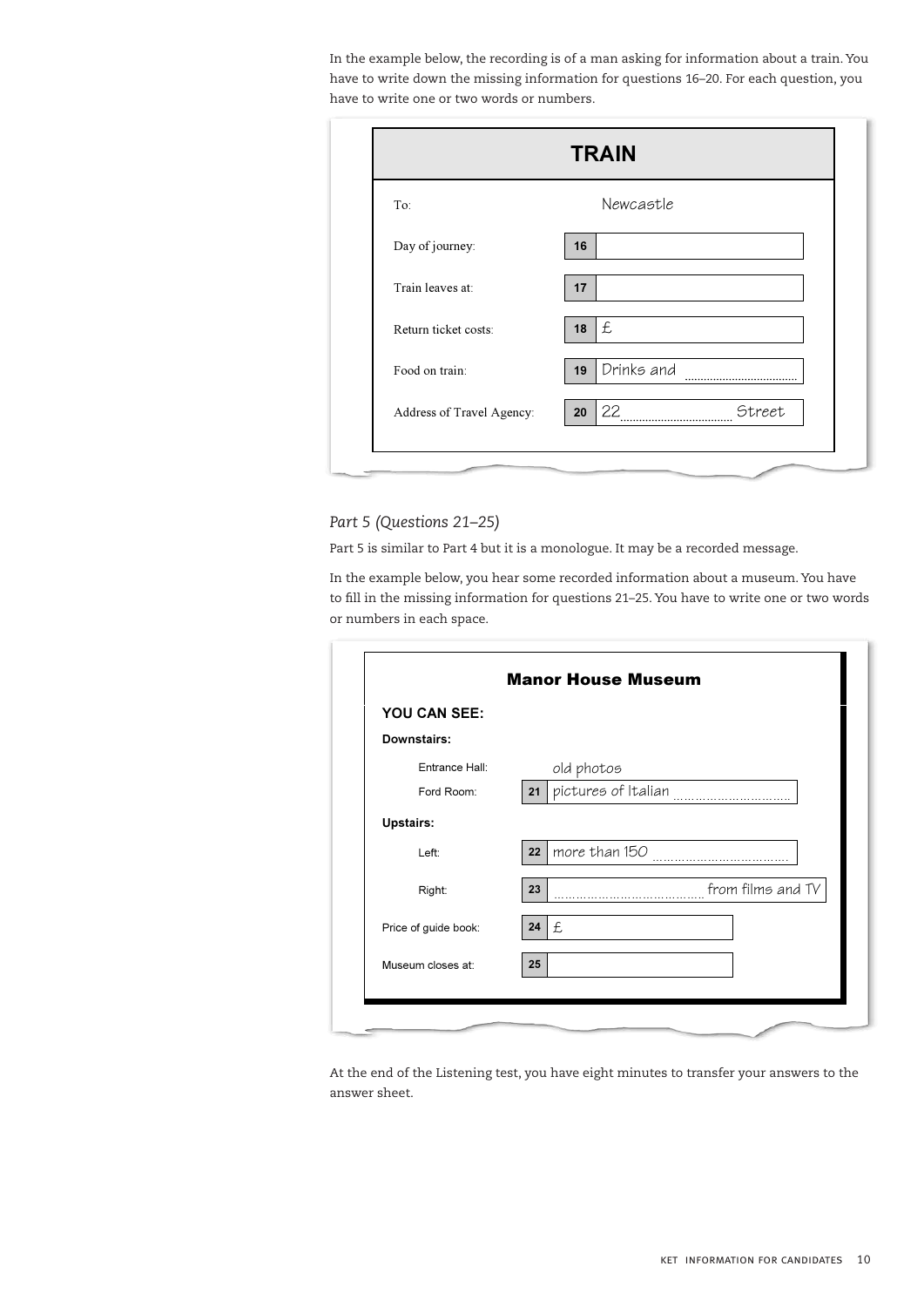#### ■ **Paper 3 Speaking**

Time: 8–10 minutes per pair of candidates

For the Speaking test there are two oral examiners and you take the test in a pair with another candidate. At centres with an uneven number of candidates, the last single candidate is examined with the last pair in a group of three. The Speaking test is worth 25% of the total marks.

#### *Part 1*

The first part of the test takes 5 to 6 minutes and you have to show that you can use the English you need when you meet someone for the first time. One of the examiners will talk to you and you will have to give personal information (for example, your name, where you come from, what you do) and talk about your daily life, interests, likes, etc.

#### *Part 2*

This part takes 3 to 4 minutes and you have to talk to the other candidate. The examiner will give you a prompt card like the one below and you have to ask and answer questions.

In the example below, Candidate A has some information about the Sandon Air Museum and Candidate B has a card with some question prompts. Candidate B has to use the prompts and ask some questions about the museum. After 4 or 5 questions, the examiner will stop your conversation and give out two new prompt cards with different information. This time Candidate A has to ask questions and Candidate B has to answer.



## **Preparing for KET**

If you would like more practice material to help you prepare for the KET exam, there are past paper packs available to buy which include an audio CD of the Listening test. You can find more information, prices and details of how to order on our website at: **www.CambridgeESOL.org/support/pastpapers.htm**

## **Next steps**

We wish you every success in taking KET and we hope that you will take other Cambridge ESOL exams in future. The Preliminary English Test (PET) is the next level of the Cambridge exams. You can find more information about PET on our website at: **www.CambridgeESOL.org/exams/pet.htm**

ket information for candidates 11